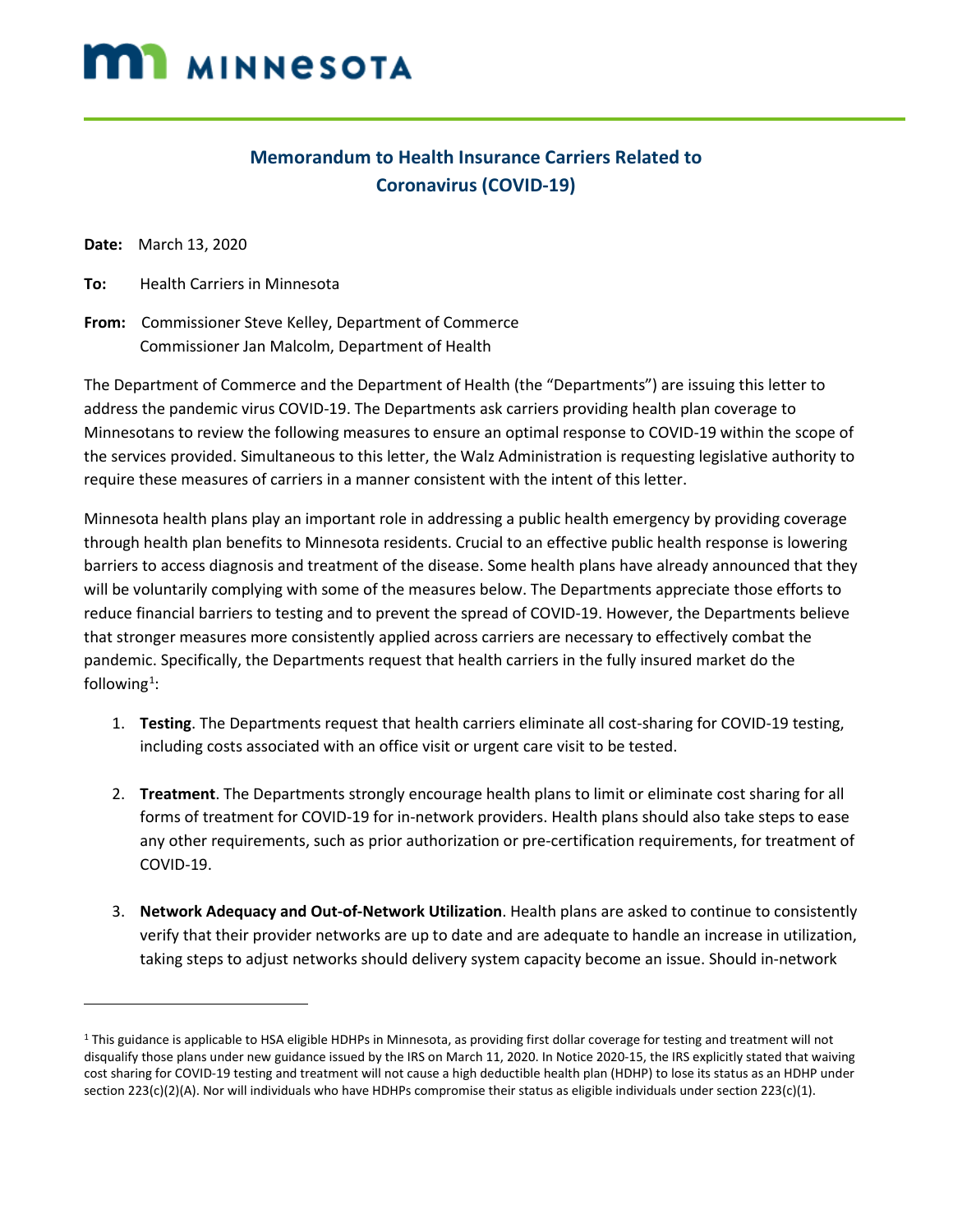## **MI MINNESOTA**

providers be unavailable to provide services, the Departments request health carriers to make allowances for out of network care.

- 4. **Telemedicine.** Research regarding COVID-19 suggests that the virus may easily spread from person-to-person in close proximity to one another.<sup>[2](#page-1-0)</sup> Patients who self-isolate or are placed under quarantine or isolation to prevent spread of the disease may be unable to access care via traditional methods.<sup>[3](#page-1-1)</sup> Telemedicine is a valuable care-delivery method that allows patients to visit their providers without needing to be exposed to potential risk of infection in a physicians' office. Health carriers should take any necessary steps to expand the availability of telemedicine services for their enrollees, and eliminate any barriers to its use.
- 5. **Facilitating Social Distancing.** The Departments request that health carriers provide a one-time refill of covered prescription medications prior to the expiration of the waiting period between refills so that enrollees can maintain an adequate supply of necessary medication. Carriers may take into consideration patient safety risks associated with early refills for certain drug classes, such as opioids, benzodiazepines and stimulants.
- 6. **Preventive Care**. Preventive care remains a crucial part of the continuum of overall health. Preventive care is generally required to be provided without cost sharing. We encourage health plans to review their procedures to ensure Minnesotans are able to access these benefits and are not discouraged from seeking care because of cost.
- 7. **Information Access and Preparedness**. Health plans are uniquely situated to provide plan enrollees with proactive and up to date information about COVID-19. Health plans should consider how best to communicate important benefits and network information, as well as timely and accurate information about COVID-19, to enrollees to ensure that enrollees are receiving accurate, timely information about their coverage and risks. Health plans should also ensure that information is available to enrollees via a range of modalities, and in the enrollee's preferred language.

### *Self-insured plans*

l

While not within the purview of either Department's authority, the Department strongly encourages selfinsured plans to follow the guidance outlined above. Minnesota will be best positioned to address this public health crisis if health care coverage is provided consistently across the State, and aligned with the public health goals of lowering or eliminating administrative and financial barriers to testing, facilitating social distancing, and lowering cost barriers to treatment.

<span id="page-1-0"></span><sup>2</sup> <https://www.cdc.gov/coronavirus/2019-ncov/about/transmission.html>

<span id="page-1-1"></span><sup>3</sup> Health plans are reminded of Minnesota Statutes § 62A.672 which requires telemedicine services to be offered in the same manner as other benefits covered by the plan.